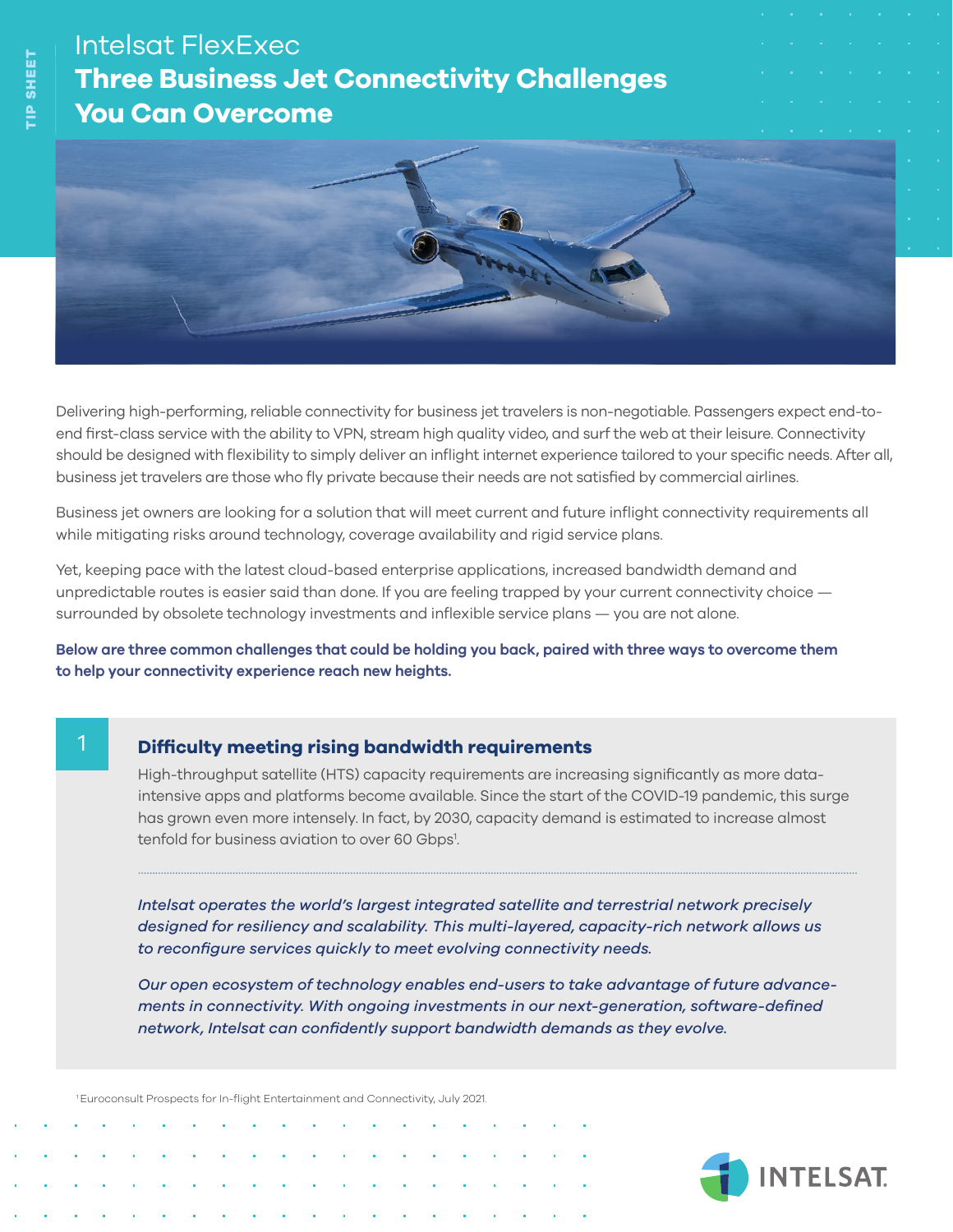#### **Spotty coverage can lead to a poor internet experiences**

2

Business jet travelers expect the same connectivity experience in the air as they have on the ground and at home. It's no longer a luxury, but an expectation. Anything less can cause uninvited issues. Dealing with complaints and working to troubleshoot during a flight takes away from a seamless flight experience.

...........................................................................................................................................................................................................................................................

*Intelsat FlexExec is a global, HTS service powerful enough to connect every device and application on board for passengers and crew. With Seamless, redundant coverage built into the FlexExec network, you'll never encounter lapses in connectivity.* 

*Designed exclusively for business aviation, FlexExec capacity is not shared amongst commercial aviation or consumer broadband customers. This means you have dedicated capacity to browse the internet, stream content, send large files, shop online and stay in touch with what matters most.*

*Intelsat is the only commercial satellite operator with an independent third-party Service Organization Control 3 (SOC 3) cybersecurity accreditation. Our network is protected against unauthorized access, use or modification, ensuring your communications are always secure while connected.*

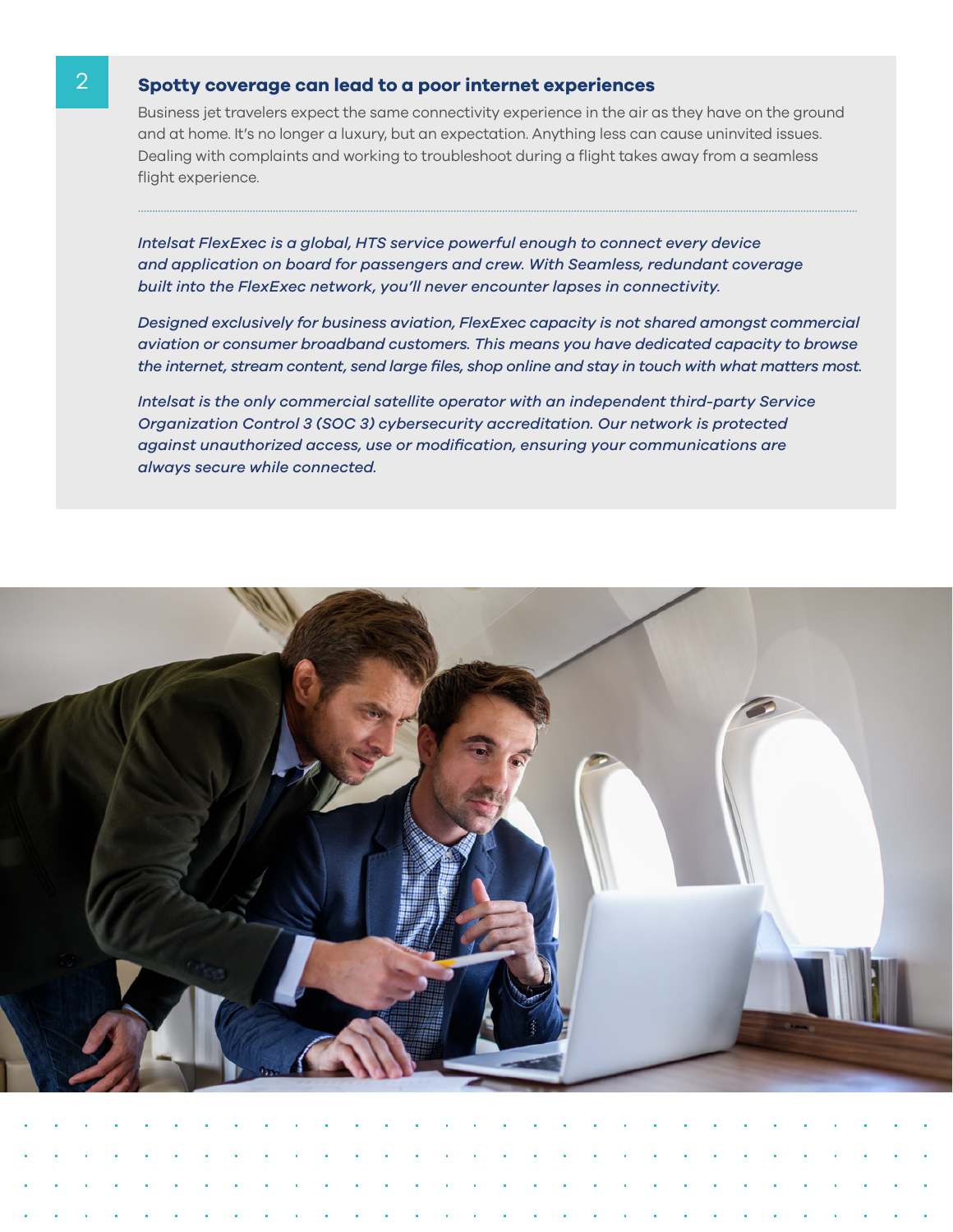### **Inflexible service plans hinder operational efficiencies**

3

To meet the ever-changing needs of business jet principals who pay a premium to fly wherever, whenever, and operate on unfixed schedules, you must be prepared to adapt quickly. Being subject to rigid, one-size-fits-all plans, volume caps or connectivity expenses when a jet is grounded makes it nearly impossible to optimize operational costs.

...........................................................................................................................................................................................................................................................

*Intelsat FlexExec gives you the freedom to choose how you connect. End-users have the flexibility to choose from cost-effective data plans by the hour, unlimited, or pay-as-you-go options. This gives you maximum control to craft a customized inflight experience depending on your flying needs.*

*Currently being developed, our next-generation, cloud-native, software-defined network features dynamic beam switching which allows us to reconfigure coverage on the fly and deliver cost-effective bandwidth precisely when and where needed.*